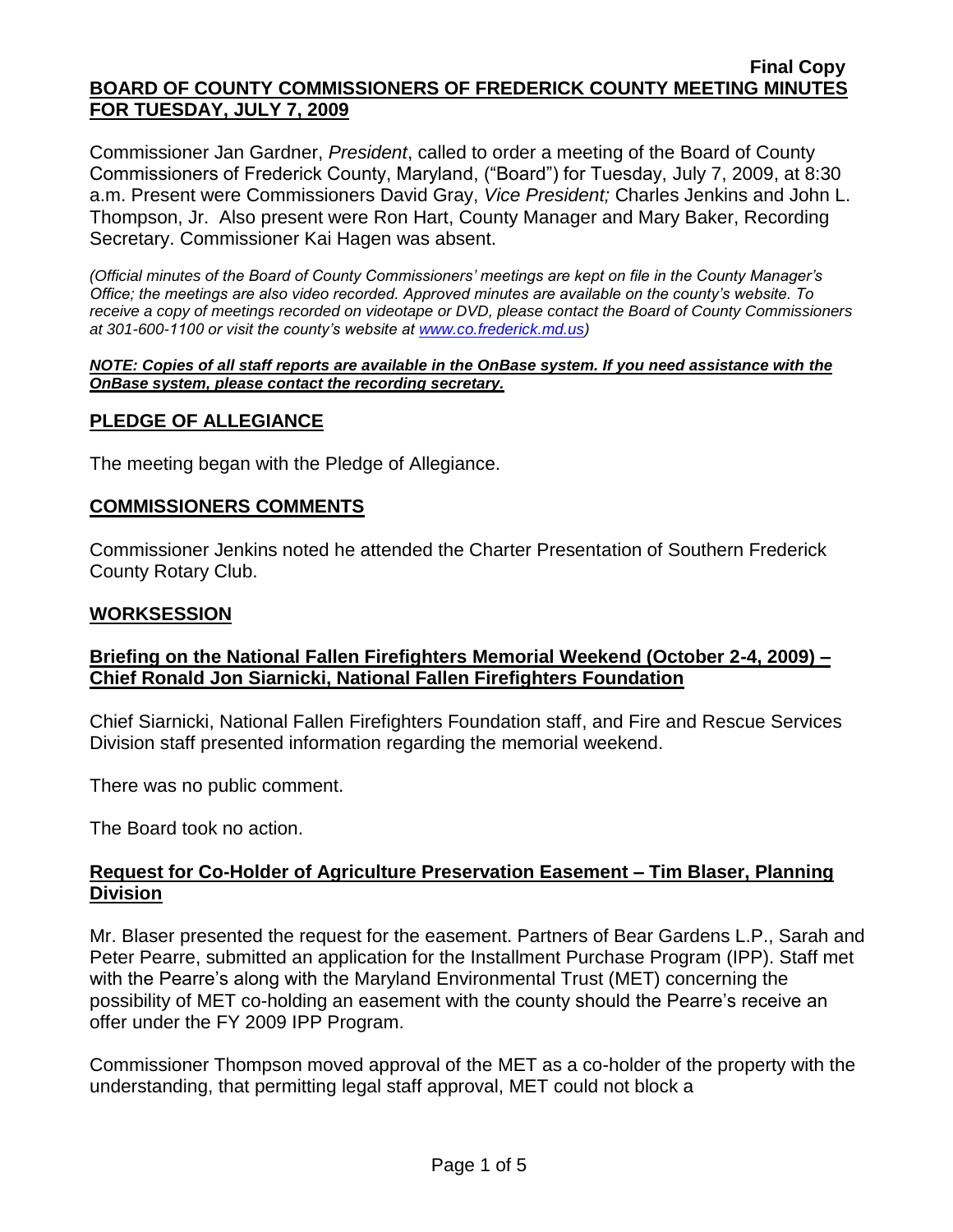condemnation. Commissioner Gray seconded the motion that passed 3-1 with Commissioner Jenkins opposed and Commissioner Hagen absent.

# **ADMINISTRATIVE BUSINESS**

# **Homelessness Prevention and Rapid Re-Housing (HPRP) Grant Request – Jenny Short, Citizens Services Division**

Ms. Short presented information regarding the grant request. Under HPRP, Maryland Department of Housing and Community Development received funding from the United States Department of Housing and Urban Development to provide assistance and services to prevent individuals and families from becoming homeless or help those experiencing homelessness to be rapidly re-housed and stabilized.

Commissioner Gray moved approval for staff to submit the HPRP grant application in the amount of \$200,000.00 and if approved, authorized the associated budget transfers. Commissioner Jenkins seconded the motion that passed 3-1 with Commissioner Thompson opposed and Commissioner Hagen absent.

## **Request for Real Property Tax Credit – 217 Dill Avenue, Frederick – Richard McCain, Office of the County Attorney**

Mr. McCain noted on Tuesday, May 26, 2009, the Board requested a summary of a possible tax credit for 217 Dill Avenue, which was previously denied by the Board on October 7, 2008.

Commissioner Gray moved to reconsider the tax credit. Commissioner Jenkins seconded the motion that passed 3-1 with Commissioner Thompson opposed and Commissioner Hagen absent.

Commissioner Jenkins moved to take the request for tax credit for 217 Dill Avenue to public hearing. Commissioner Gray seconded the motion that passed 3-1 with Commissioner Thompson opposed and Commissioner Hagen absent.

## **COMMISSIONERS COMMENTS**

None.

## **PUBLIC COMMENTS**

- Rocky McIntosh
- Donald Lee

(Commissioner Thompson left the meeting.)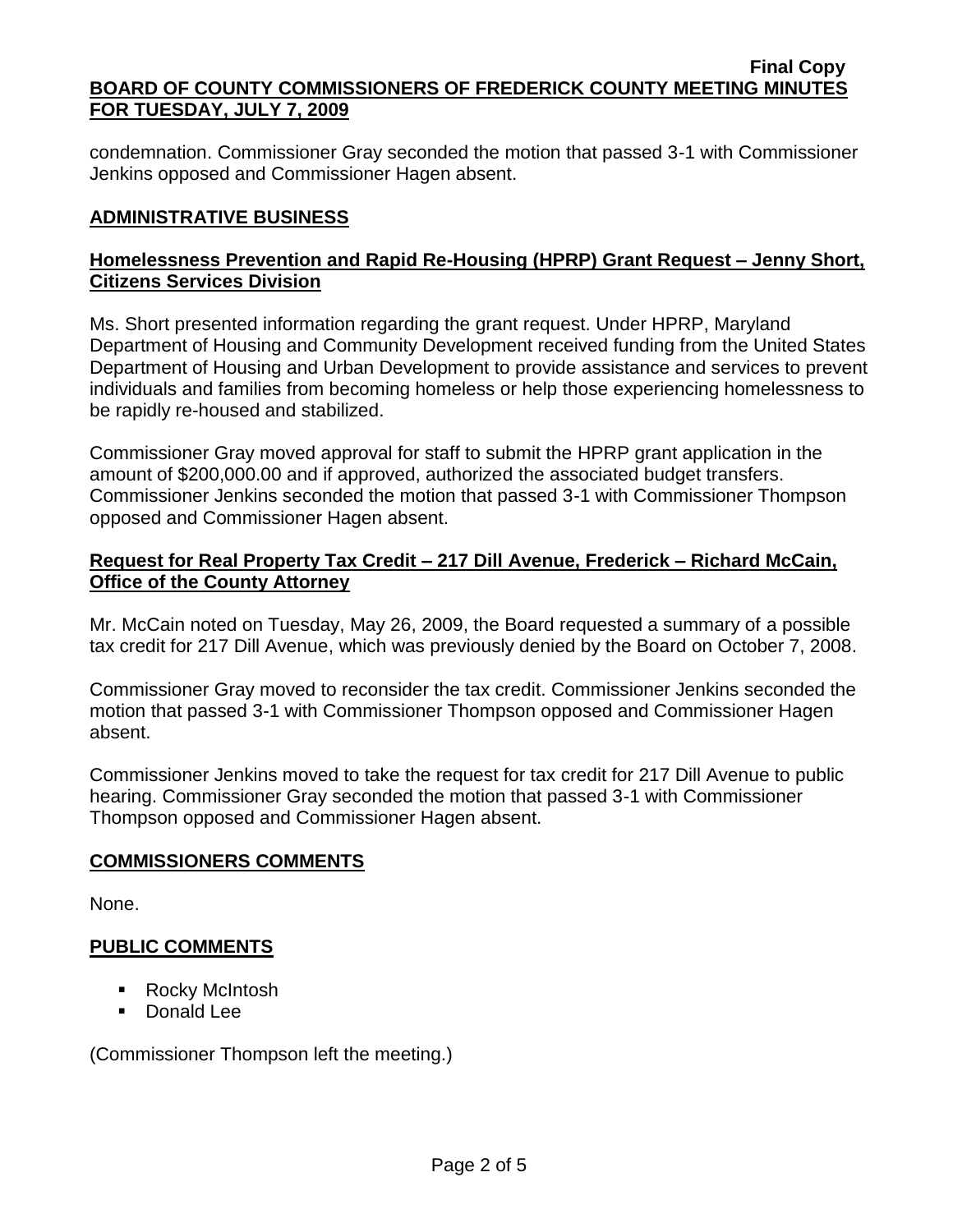# **QUESTIONS – PRESS**

None.

# **CLOSED SESSION**

Commissioner Gray moved to proceed into closed session in accordance with Maryland Annotated Code State Government Article § 10-508(a)(3) To consider the acquisition of real property for a public purpose and matters directly related thereto. Commissioner Jenkins seconded the motion that passed 3-0 with Commissioners Hagen and Thompson absent.

(Commissioner Thompson entered the meeting.)

# **ADJOURN**

The meeting adjourned at 10:45 p.m.

Respectfully submitted,

Mary E. Baker Recording Secretary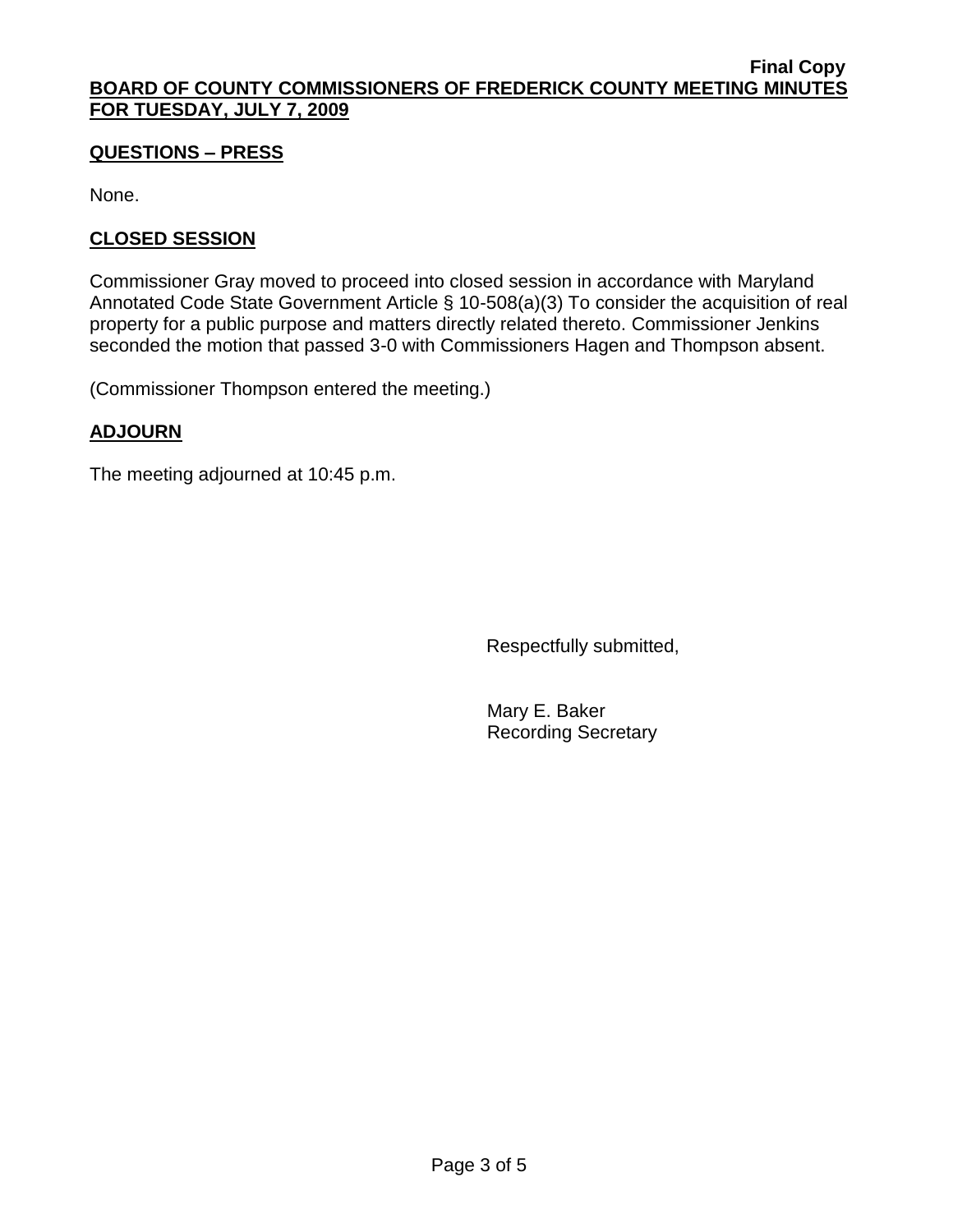# **FORM OF STATEMENT FOR CLOSING THE MEETING OF TUESDAY, JULY 7, 2009**

# **STATUTORY AUTHORITY TO CLOSE SESSION**

### **State Government Article §10-508(a):**

(3) To consider the acquisition of real property for a public purpose and matters directly related thereto.

#### **Motion:**

Commissioner Gray moved to proceed into closed session in accordance with Maryland Annotated Code State Government Article § 10-508(a)(3) To consider the acquisition of real property for a public purpose and matters directly related thereto. Commissioner Jenkins seconded the motion that passed 3-0 with Commissioners Hagen and Thompson absent.

### **Topic to be Discussed:**

To discuss the acquisition of real property for public parkland.

Mary E. Baker Recording Secretary